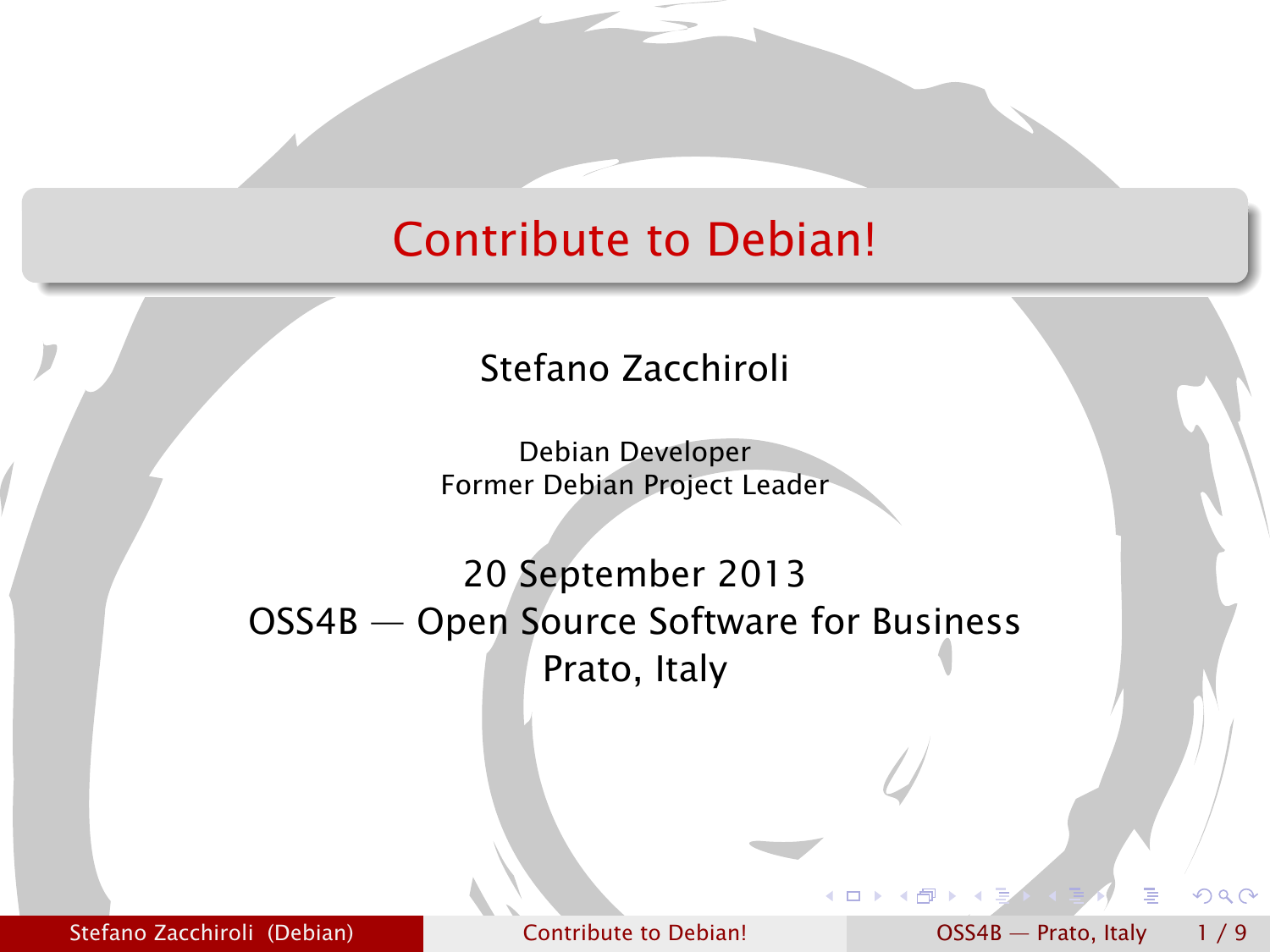#### Donate to Debian

even if completely volunteer-driven, Debian needs resources

- hardware for essential services
	- **▶ archive, buildds, devel. machines, ...**
- money for hardware-related services
	- ▶ guarantees, shipments, hosting, . . .
- **money to sponsor developer meetings** 
	- **Follo strengthen the community**
	- **P** get work done

#### **Donations**

- donations: <http://www.debian.org/donations>
- partners program: <http://www.debian.org/partners>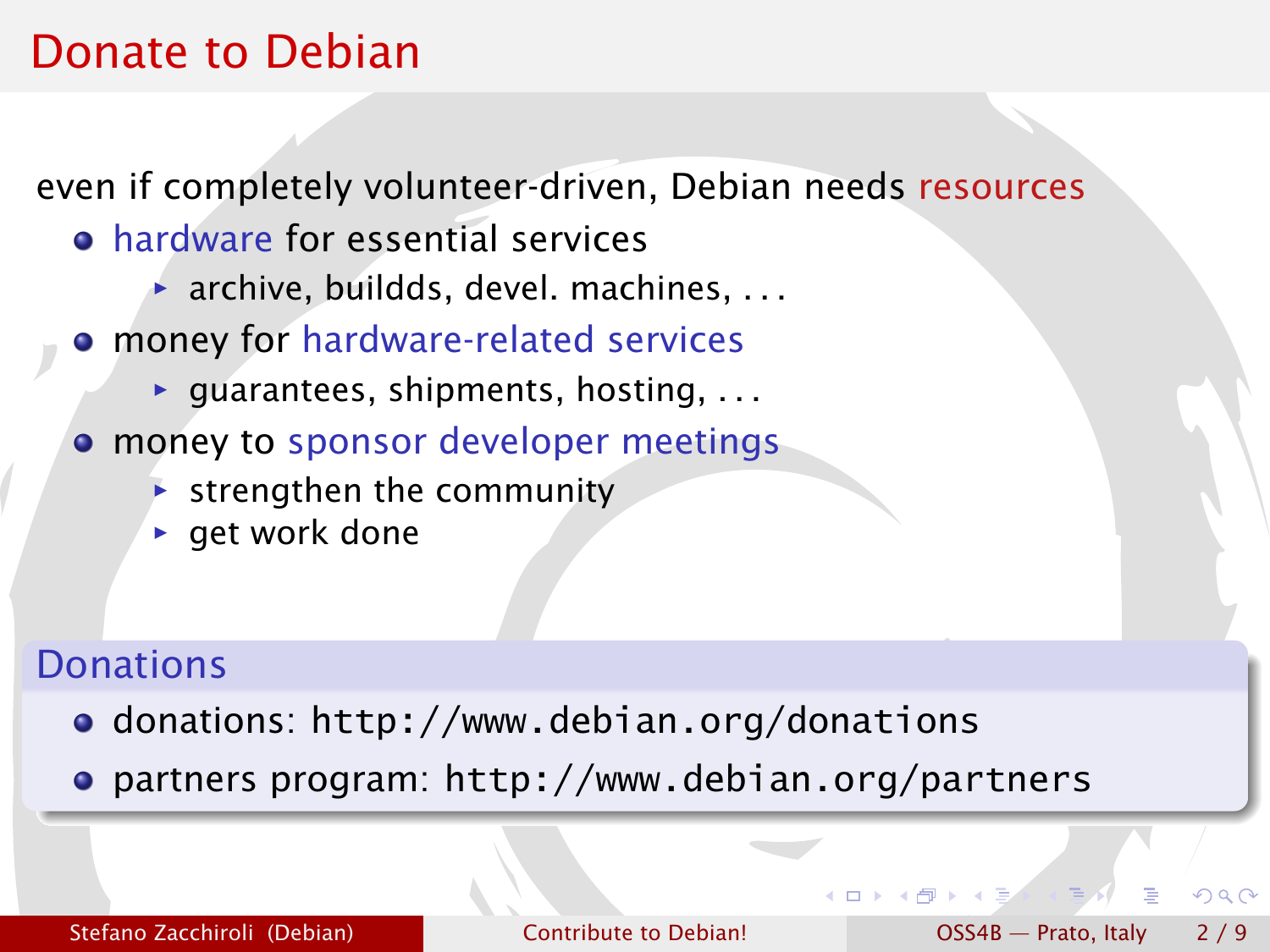## Contributing #1 — using Debian

- $\bullet$  test, report, triage, fix bugs
	- **▶ reportbug on your Debian, <http://bugs.debian.org>**
- 2 monitor packages you care about

**Odobian** dpkg

**▶ subscribe on http://packages.ga.debian.org** 

| general                                                                                                                                                                                                | todo                                                                                                                                                                                                                                                                                                                                                                                                                                                                                                                                            | bugs                                                                                                                                         |
|--------------------------------------------------------------------------------------------------------------------------------------------------------------------------------------------------------|-------------------------------------------------------------------------------------------------------------------------------------------------------------------------------------------------------------------------------------------------------------------------------------------------------------------------------------------------------------------------------------------------------------------------------------------------------------------------------------------------------------------------------------------------|----------------------------------------------------------------------------------------------------------------------------------------------|
| source: dpkg (source, admin)<br>version: 1.16.9<br>maint: Dpkg Developers,<br>Guillem Jover (u), Raphaël<br>Hertzog (u)<br>arch: any all                                                               | . Lintian reports 2 warnings about this package. You should make<br>the package lintian clean getting rid of them.<br>. Build log checks report 1 warning about this package.<br>The BTS contains patches fixing 16 bugs (29 if counting merged<br>bugs), consider including or untagging them.                                                                                                                                                                                                                                                 | all @: 412 (542)<br>RC:0<br>I&N: 143 (187)<br>M&W: 265 (351)<br>$F\&P:4$                                                                     |
| std-ver: 3.9.3                                                                                                                                                                                         | news RSS                                                                                                                                                                                                                                                                                                                                                                                                                                                                                                                                        | links                                                                                                                                        |
| VCS: Git (browse)                                                                                                                                                                                      | · [2012-10-31] dpkg 1.16.9 MIGRATED to testing (Britney)<br>· [2012-10-20] Accepted 1.16.9 in unstable (low) (Guillem lover)                                                                                                                                                                                                                                                                                                                                                                                                                    | • homepage<br>$\bullet$ changelog /                                                                                                          |
| 艷<br>versions a a<br>G<br>oldstable: 1.14.31<br>¢<br>stable: 1.15.8.13<br>stable-bpo: 1.16.9~bpo60+<br>医<br>testing: $1.16.9$<br>unstable: 1.16.9                                                      | [2012-09-19] Accepted 1.15.8.13 in stable (low) (Guillem lover)<br>٠<br>· [2012-08-20] dpkg 1.16.8 MIGRATED to testing (Britney)<br>· [2012-07-21] Accepted 1.16.8 in unstable (low) (Guillem Jover)<br>· [2012-07-02] Accepted 1.16.7 in unstable (low) (Raphaël<br>Hertzog)<br>· [2012-06-30] Accepted 1.16.6 in unstable (low) (Guillem Jover)<br>· [2012-06-30] Accepted 1.16.5 in unstable (low) (Guillem Jover)                                                                                                                           | copyright<br>· buildd: logs,<br>ports<br>· build log<br>checks<br>· debcheck:<br>unstable                                                    |
| binaries<br>• CDKG (335 bugs: 0, 134, 198, 3)<br>· dpkg-dev (102 bugs: 0, 17, 84, 1)<br>· dselect (99 bugs: 0, 34, 65, 0)<br>· libdpkg-dev (1 bugs: 0, 0, 1, 0)<br>· libdpkg-perl (4 bugs: 0, 1, 3, 0) | · [2012-06-28] dokg 1.16.4.3 MIGRATED to testing (Britney)<br>· [2012-06-17] Accepted 1.16.4.3 in unstable (low) (Guillem lover)<br>[2012-06-10] Accepted 1.16.4.2 in unstable (low) (Guillem Jover)<br>٠<br>· [2012-06-08] Accepted 1.16.4.1 in unstable (low) (Guillem Jover)<br>· [2012-06-08] Accepted 1.16.4 in unstable (low) (Guillem Jover)<br>· [2012-05-08] doka 1.16.3 MIGRATED to testing (Britney)<br>· [2012-04-27] Accepted 1.16.3 in unstable (low) (Guillem Jover)<br>· [2012-03-30] dokg 1.16.2 MIGRATED to testing (Britney) | testing stable<br>$\bullet$ lintian (0, 2)<br>$\bullet$ popcon<br>$+ 10n(67, 71)$<br>$\bullet$ debtags<br>· screenshots:<br>1.2<br>· RDF/XML |

- **► try to reproduce bug and provide patches**
- **F** (eventually, become co-maintainer)

Stefano Zacchiroli (Debian) [Contribute to Debian!](#page-0-0) COSS4B — Prato, Italy 3/9

つQへ

jumn to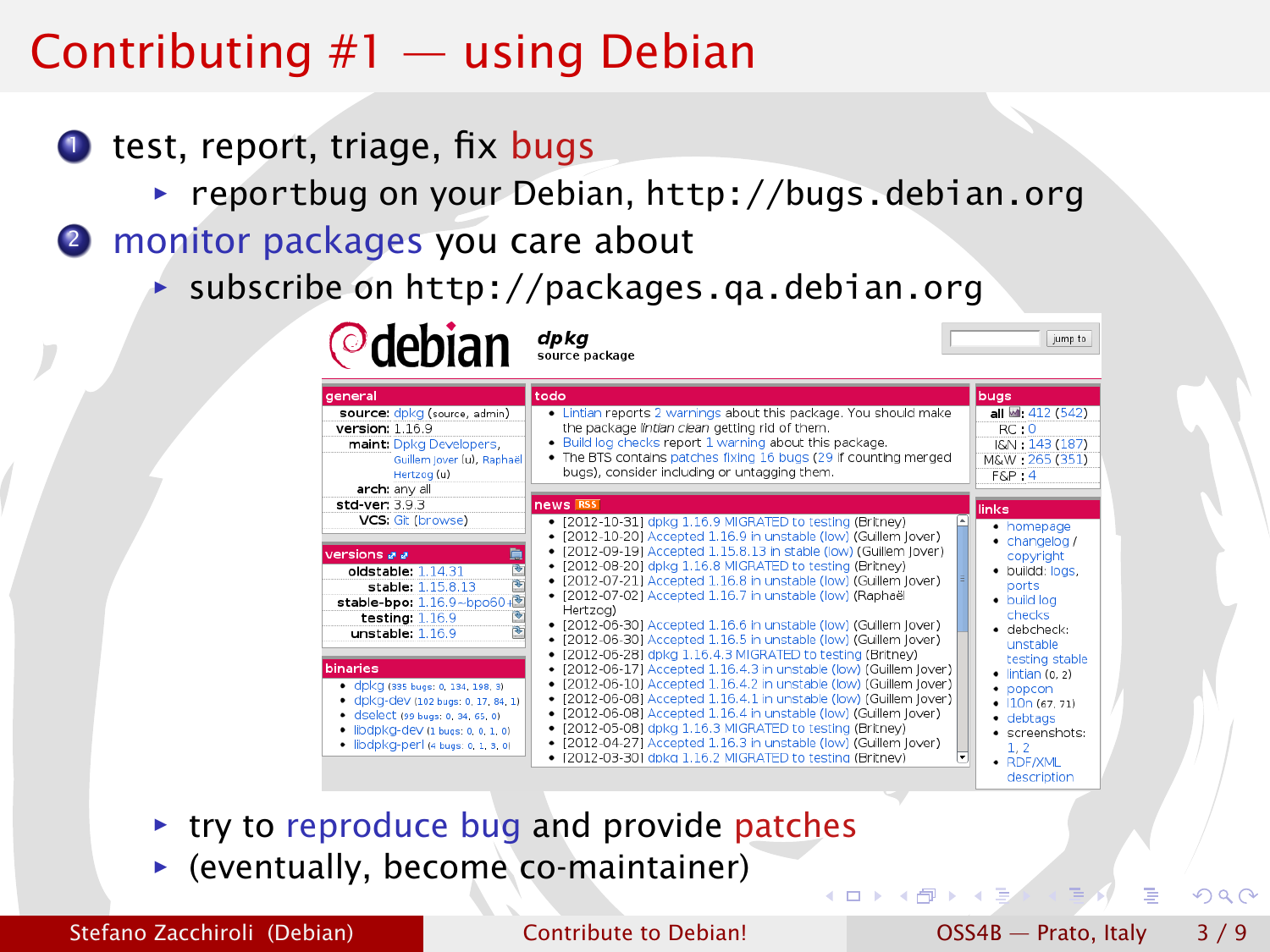#### Contributing #2 — adopt orphaned packages

• find the ones you use:

```
apt-get install devscripts ; wnpp-alert
```
**• learn packaging with the Debian packaging tutorial** [http://www.debian.org/doc/manuals/](http://www.debian.org/doc/manuals/packaging-tutorial/packaging-tutorial.en.pdf) [packaging-tutorial/packaging-tutorial.en.pdf](http://www.debian.org/doc/manuals/packaging-tutorial/packaging-tutorial.en.pdf)

or:

apt-get install packaging-tutorial

 $\cap$  a  $\cap$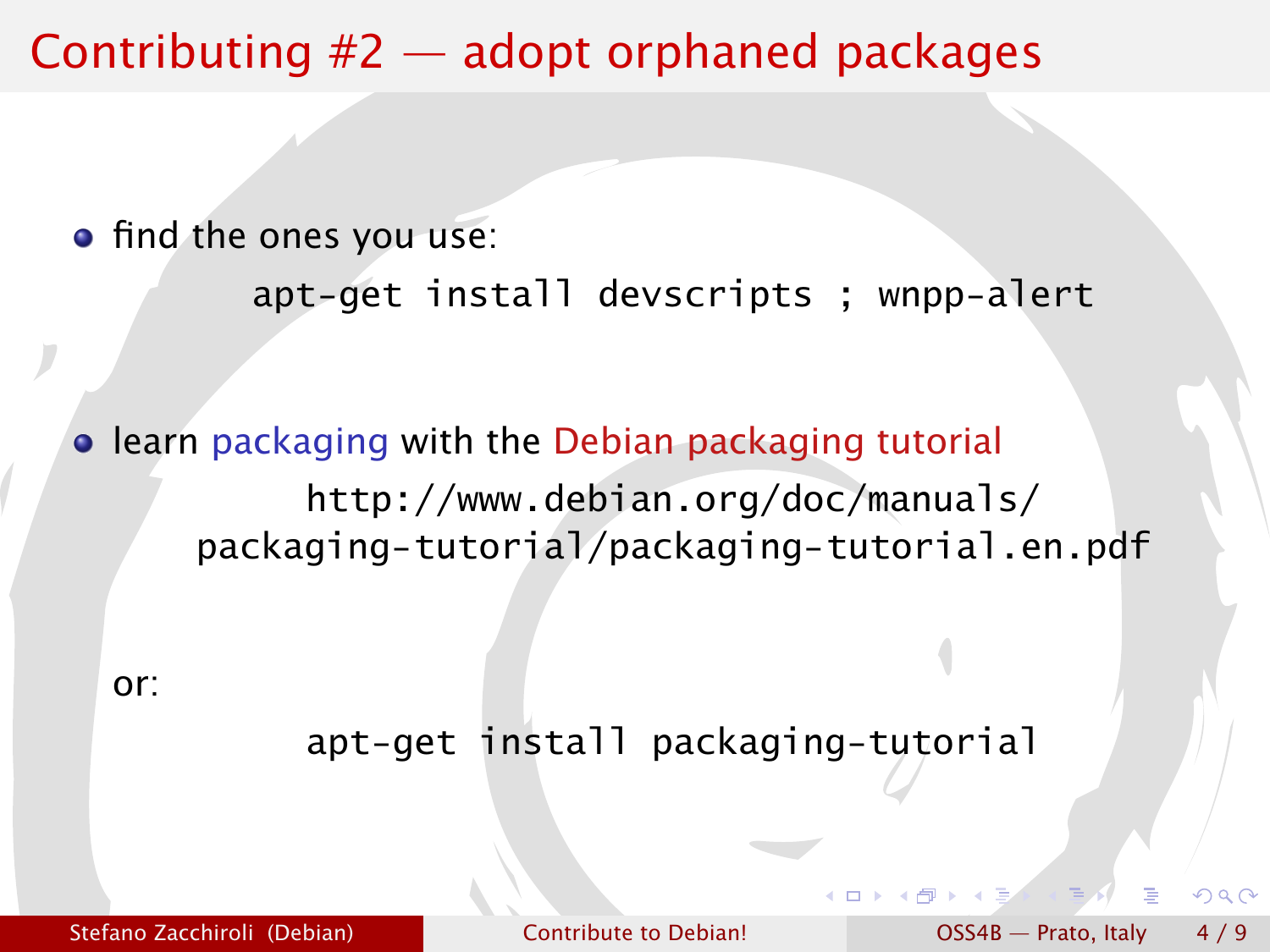### Contributing  $#3$  — join packaging teams

- many teams
- focused on a programming language or on a field of use
	- **▶ Python, Java, Perl, Ruby, OCaml, . . .**
	- ▶ Bluetooth, Cloud, Games, Med, Science, VoIP, . . .

excellent way to learn from experienced contributors

[http://wiki.debian.org/Teams#Packaging\\_teams](http://wiki.debian.org/Teams#Packaging_teams)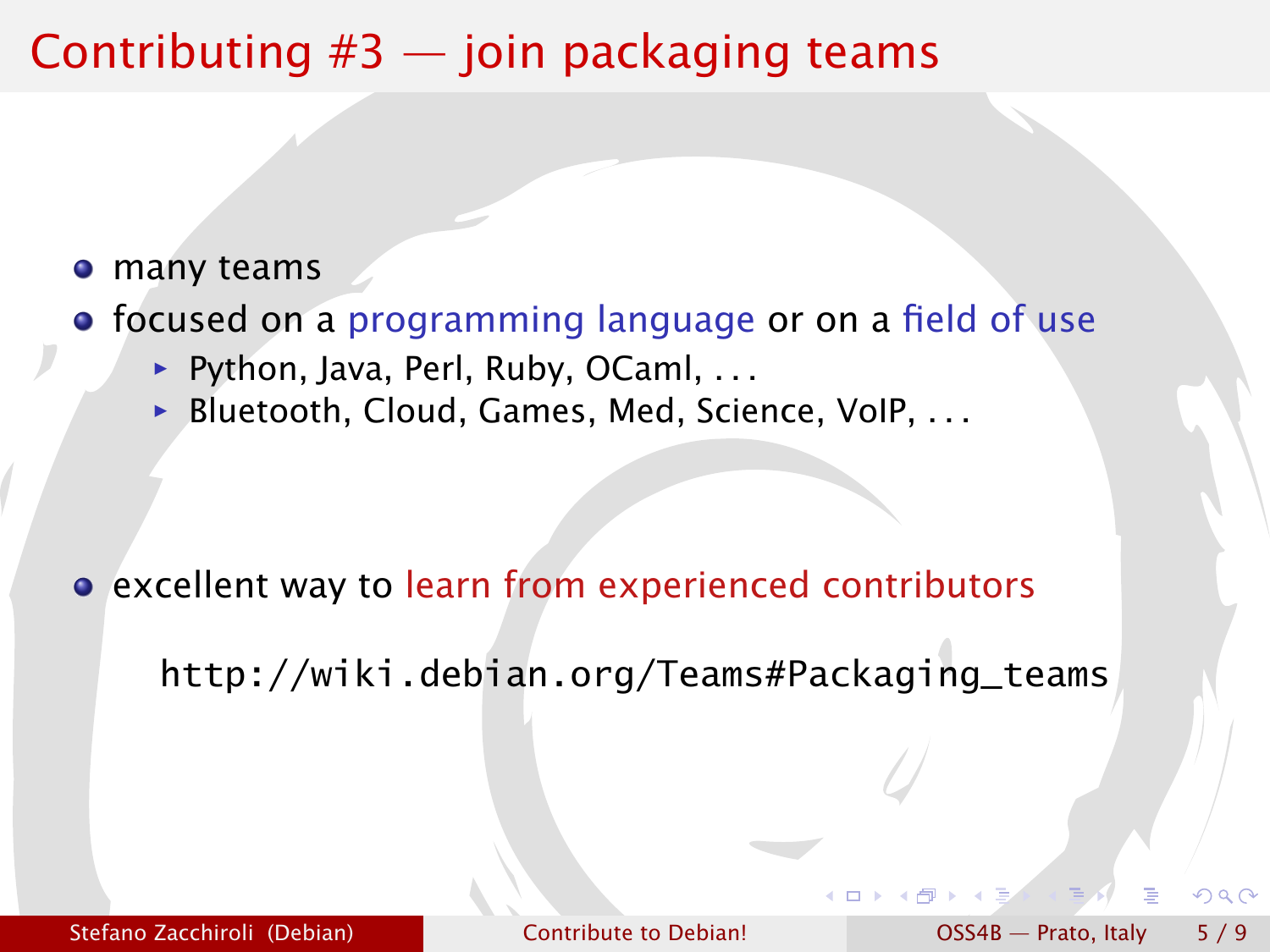### Contributing #4 — hack *on* the Debian infrastructure

- suitable for all programmers
- **o** opportunity
	- **Follow** complex and heterogeneous infrastructure
	- **►** impact on millions of (indirect) users

**•** services provide link to source and setup instructions in page footer, e.g.

*The source code for wanna-build is available as a [Git](git://git.debian.org/mirror/wanna-build.git) [repository](git://git.debian.org/mirror/wanna-build.git) [\(Gitweb\)](http://git.debian.org/?p=mirror/wanna-build.git;a=summary). [. . . ] sbuild and buildd live together in the [sbuild.git repository](git://git.debian.org/buildd-tools/sbuild.git) [\(Gitweb\)](http://git.debian.org/?p=buildd-tools/sbuild.git) in the buildd-tools Alioth project.*

റ പ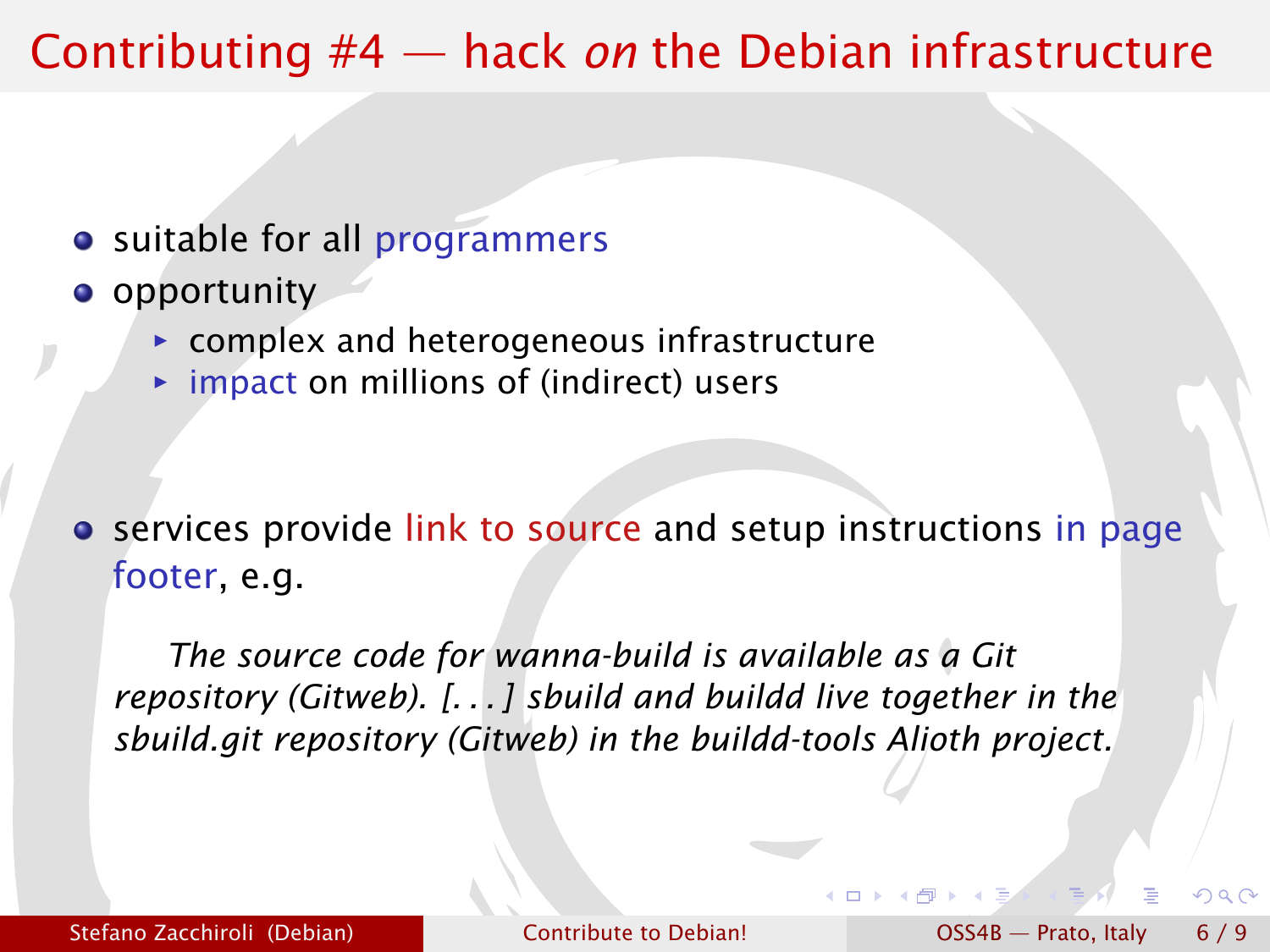## Contributing #5 — work on non-development tasks

- **o** translation
- design (themes, websites)
- communication (newsletters & press releases)
- **•** events (DebConf, mini-DebConf)
- videoteam
- **o** documentation
- **•** accounting
- . . .  $\bullet$

Fundamental activities for the Debian Project to live long and prosper.

#### <http://wiki.debian.org/Teams>

Stefano Zacchiroli (Debian) [Contribute to Debian!](#page-0-0) COSS4B — Prato, Italy 7/9

 $\cap$  a  $\cap$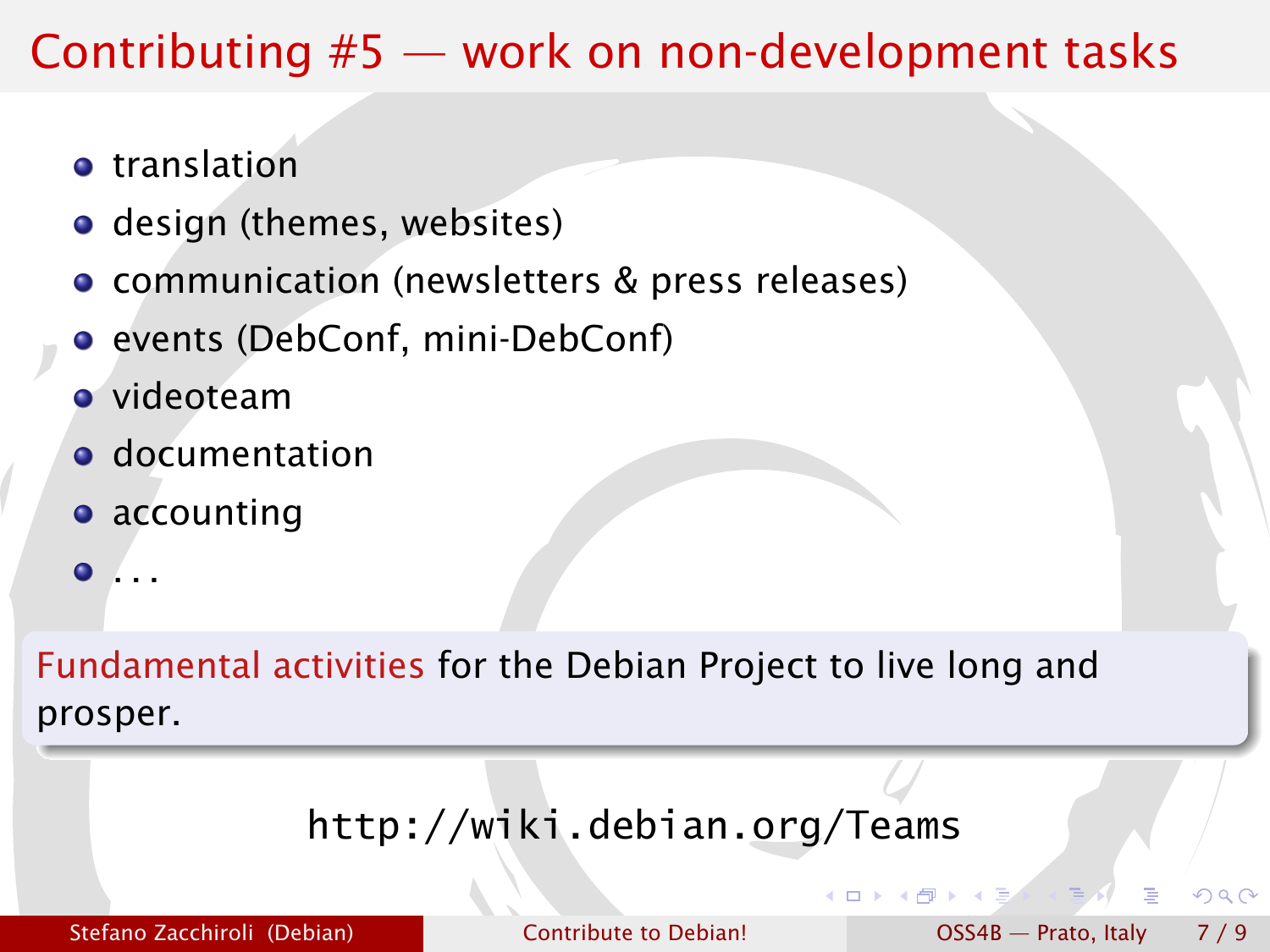# Join Debian

choose your commitment:

package maintainer: maintain packages, via sponsoring Debian Maintainer (DM): upload your own packages

**advocacies required** 

Debian Project Member (DD): become a Debian "citizen"

- *<sup>ñ</sup>* <http://nm.debian.org>
- $\rightarrow$  voting right
- **inc** upload access to the whole archive *for packagers*
- **Exall kinds of contributions equally welcome!**

#### Zack's tips for wannabe Debianers

- <sup>1</sup> pick a team: <http://wiki.debian.org/Teams>
- 2 stay on their mailing list and IRC channel
- **3** triage bugs, test patches, etc.
- $\bullet$  ... the rest will come!

 $\leftarrow$ 

 $\bullet$  ) a  $\cap$